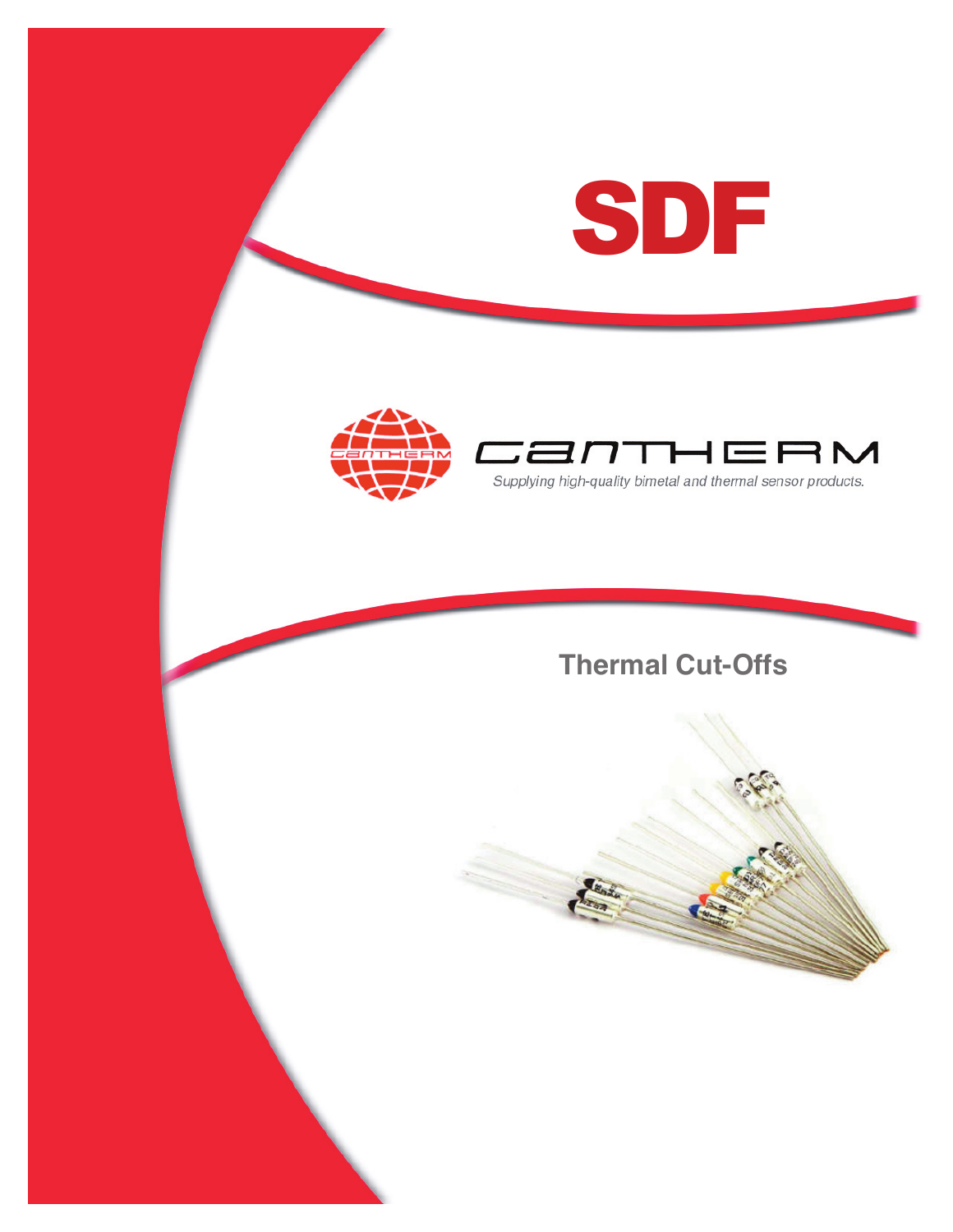

# **Our Thermal Cut-Offs**

# **(Organic Thermal Element Type)** are

used to prevent fires caused by abnormal heat generation from circuits and other heat producing electrical products. They are a non-resettable thermal fuse which open electrical contacts when temperatures exceed the specified level.

## **Operating Principle**

When the ambient temperature rises to the functioning temperature, the thermal element melts and the springs move the contact away and open the circuit permanently.

#### **Applications**

- Electric home appliances and heating devices
- Coil-winding products and power supplies
- Office equipment and telecommunication devices
- Automobiles & other electronic components

#### **Cautions**

- Bends in leads should be at least 3mm from the body of the TCO.
- Extreme caution must be used while soldering, use a heatsink and avoid heating above Tf -24°C.
- The metal portion of the TCO is electrically live and may require insulation.
- Do not use in liquids or poisonous gasses such as sulfuric acid or nitrous oxide.
- Do not connect heater directly to the cutoff.



EU DIRECTIVE 2011/65/EU (RoHS II)





 $L1 \pm 1.0$ 10.5

PSE: JET2926-32001-1001-1009 CCC: 2003010205079617 EK: HH05009-2004A-2019A



**Dimensions**

UL & cUL: E117626 VDE: 115369, 116219

**Approvals**

**Ref.13** 

| <b>Type</b> | A(L1)       | B(L2)       |
|-------------|-------------|-------------|
| Standard    | 25.4        | 35.0        |
| Long        | 35.0        | 35.0        |
| Option      | Custom made | Custom made |

 $L2 \pm 1.0$ 

Ø4.0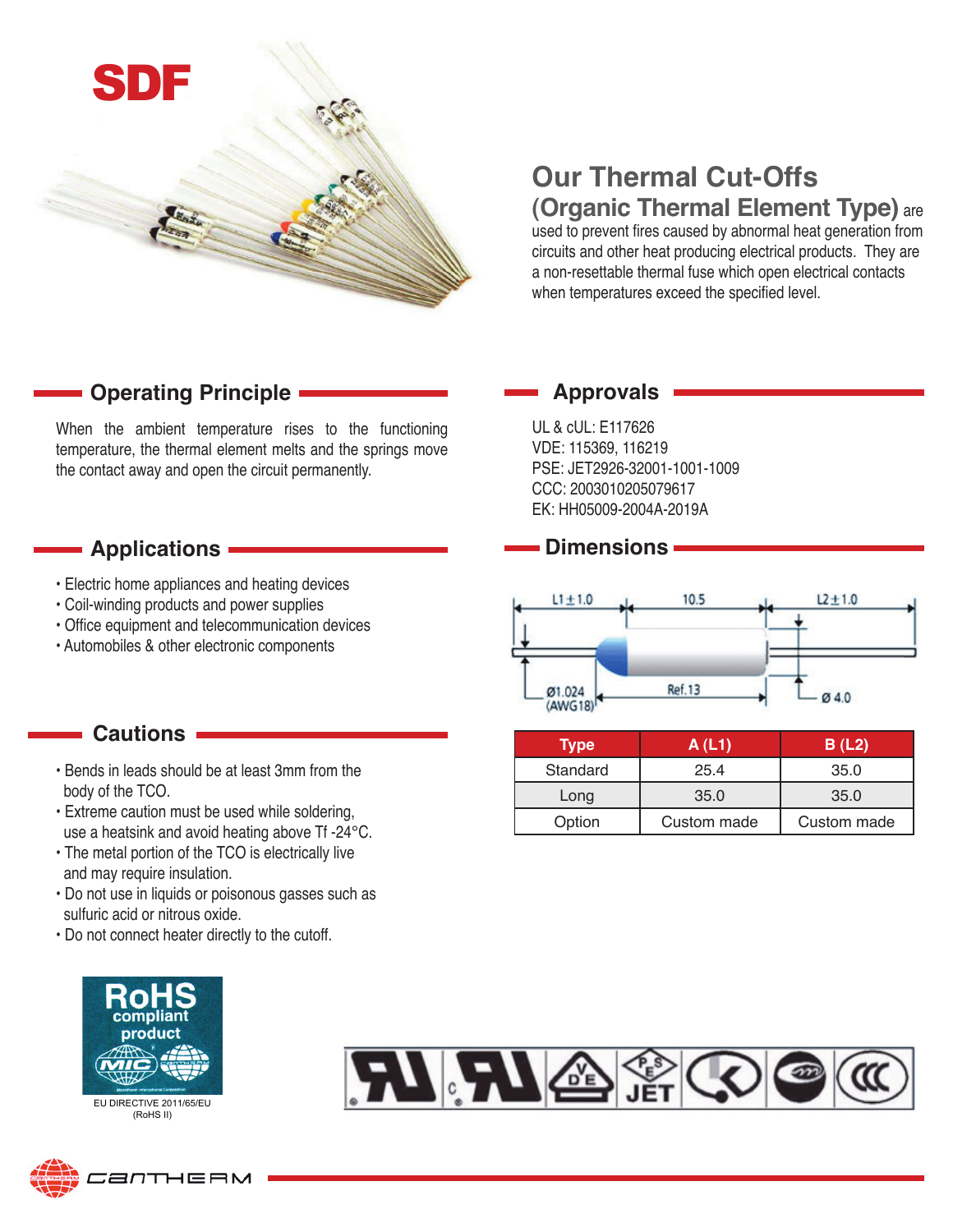| Part No.      | <b>UL/cUL</b>            | <b>VDE</b>               | CCC                      | <b>PSE</b> | $T_F$ (°C) | $T_H$ (°C) |
|---------------|--------------------------|--------------------------|--------------------------|------------|------------|------------|
|               |                          |                          |                          |            |            |            |
| DF66S         | $\circ$                  | O                        | $\circ$                  | $\circ$    | 66         | 42         |
| DF72S         | O                        | O                        | O                        | O          | 72         | 50         |
| DF77S         | $\circ$                  | $\circ$                  | $\circ$                  | $\circ$    | 77         | 55         |
| DF84S         | O                        | O                        | O                        | O          | 84         | 60         |
| DF91S         | $\circ$                  | $\circ$                  | $\circ$                  | $\circ$    | 91         | 67         |
| DF98S         | $\circ$                  | O                        | O                        | O          | 98         | 76         |
| <b>DF100S</b> | $\circ$                  | $\circ$                  | $\circ$                  | $\circ$    | 100        | 78         |
| <b>DF104S</b> | O                        | O                        | O                        | O          | 104        | 80         |
| <b>DF110S</b> | $\circ$                  | $\circ$                  | $\circ$                  | $\circ$    | 110        | 86         |
| <b>DF115S</b> |                          |                          |                          |            | 115        | 95         |
| <b>DF119S</b> | O                        | $\circ$                  | $\circ$                  | $\circ$    | 119        | 95         |
| <b>DF121S</b> | —                        | -                        | -                        | -          | 121        | 95         |
| <b>DF128S</b> | O                        | O                        | $\circ$                  | $\circ$    | 128        | 106        |
| <b>DF132S</b> |                          |                          | —                        |            | 132        | 110        |
| <b>DF139S</b> | O                        |                          |                          | O          | 139        | 117        |
| <b>DF141S</b> | $\circ$                  | O                        | O                        | O          | 141        | 117        |
| <b>DF144S</b> | $\circ$                  | $\circ$                  | $\circ$                  | $\circ$    | 144        | 120        |
| <b>DF152S</b> | O                        | O                        | O                        | O          | 152        | 128        |
| <b>DF167S</b> | O                        | $\circ$                  | $\circ$                  | $\circ$    | 167        | 142        |
| <b>DF169S</b> |                          |                          |                          | O          | 169        | 145        |
| <b>DF170S</b> | $\circ$                  | $\circ$                  | $\circ$                  | $\circ$    | 170        | 146        |
| <b>DF179S</b> |                          |                          |                          | O          | 179        | 155        |
| <b>DF184S</b> | $\bigcirc$               | $\circ$                  | $\bigcirc$               | $\circ$    | 184        | 160        |
| <b>DF192S</b> | O                        | O                        | O                        | O          | 192        | 162        |
|               |                          |                          |                          |            |            |            |
|               | —                        | $\overline{\phantom{0}}$ | $\overline{\phantom{0}}$ | $-$        | ----       |            |
| <b>DF216S</b> |                          | O                        | $\circ$                  | $\circ$    | 216        | 191        |
| <b>DF222S</b> | $\overline{\phantom{0}}$ | $\qquad \qquad -$        | $\qquad \qquad -$        | O          | 222        | 195        |
| <b>DF228S</b> | O                        | O                        | O                        | $\circ$    | 228        | 193        |
| <b>DF240S</b> | O                        | O                        | O                        | O          | 240        | 200        |
| <b>DF260S</b> |                          |                          |                          | $\circ$    | 260        | 220        |
| <b>DF280S</b> | --                       | $\overline{\phantom{0}}$ | $\overline{\phantom{0}}$ | O          | 280        | 230        |
|               |                          |                          |                          |            |            |            |

| $T_F$ = Functioning Temperature $T_H$ = Holding Temperature |  |
|-------------------------------------------------------------|--|
|-------------------------------------------------------------|--|

| <b>Rated Voltage</b><br>& Current Max. |          |  |
|----------------------------------------|----------|--|
| FΚ                                     | 250V/15A |  |
| UL/cUL                                 | 125V/15A |  |
|                                        | 250V/10A |  |
|                                        | 250V/16A |  |
| <b>VDF</b>                             | 250V/15A |  |
| PSE                                    | 125V/15A |  |
|                                        | 250V/15A |  |
| CCC                                    | 250V/15A |  |





|                       | <b>APPROVED</b>    |  |
|-----------------------|--------------------|--|
|                       | <b>APPLIED FOR</b> |  |
| TOLERANCE: +0°C, -5°C |                    |  |